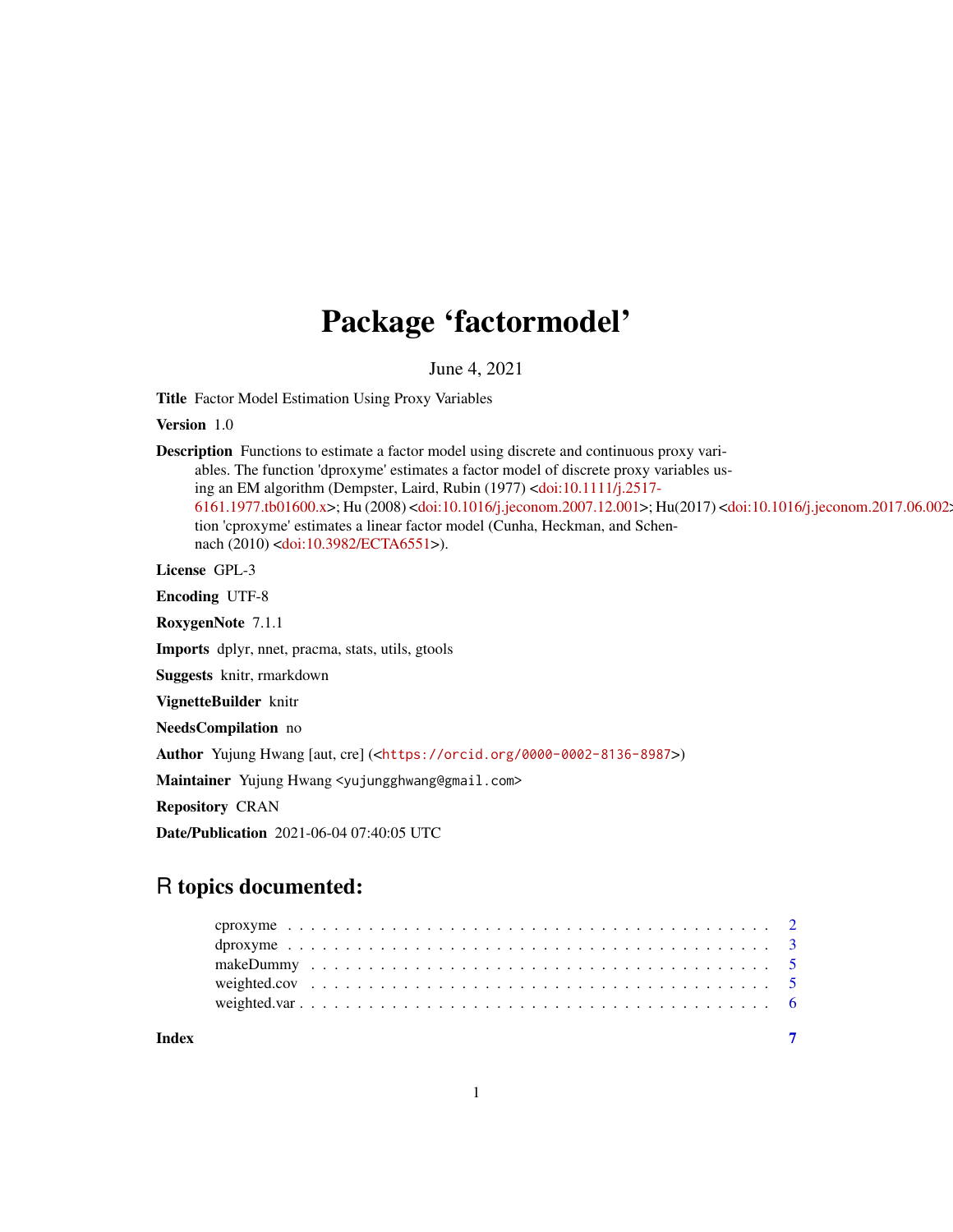<span id="page-1-0"></span>

#### Description

This function estimates a linear factor model using continuous variables. The linear factor model to estimate has the following form.  $prox_y =$  intercept + factor loading  $*$  (latent variable) + measurement error The measurement error is assumed to follow a Normal distribution with a mean zero and a variance, which needs to be estimated.

#### Usage

 $coroxyme(data, anchor = 1, weights = NULL)$ 

# Arguments

| dat     | A proxy variable data frame list.                                                                                                                              |
|---------|----------------------------------------------------------------------------------------------------------------------------------------------------------------|
| anchor  | This is a column index of an anchoring proxy variable. Default is 1. That is, the<br>code will use the first column in dat data frame as an achoring variable. |
| weights | An optional weight vector                                                                                                                                      |

#### Value

Returns a list of 3 components :

- alpha0 This is a vector of intercepts in a linear factor model. The k-th entry is the intercept of k-th proxy variable factor model.
- alpha1 This is a vector of factor loadings. The k-th entry is the factor loading of k-th proxy variable. The factor loading of anchoring variable is normalized to 1.
- **varnu** This is a vector of variances of measurement errors in proxy variables. The k-th entry is the variance of k-th proxy measurement error. The measurement error is assumed to follow a Normal distribution with mean 0.
- **mtheta** This is a mean of the latent variable. It is equal to the mean of the anchoring proxy variable.

# Author(s)

Yujung Hwang, <yujungghwang@gmail.com>

#### References

Cunha, F., Heckman, J. J., & Schennach, S. M. (2010) Estimating the technology of cognitive and noncognitive skill formation. Econometrica, 78(3), 883-931. doi: [10.3982/ECTA6551](https://doi.org/10.3982/ECTA6551)

Hwang, Yujung (2021) Bounding Omitted Variable Bias Using Auxiliary Data. Working Paper.

vartheta This is a variance of the latent variable.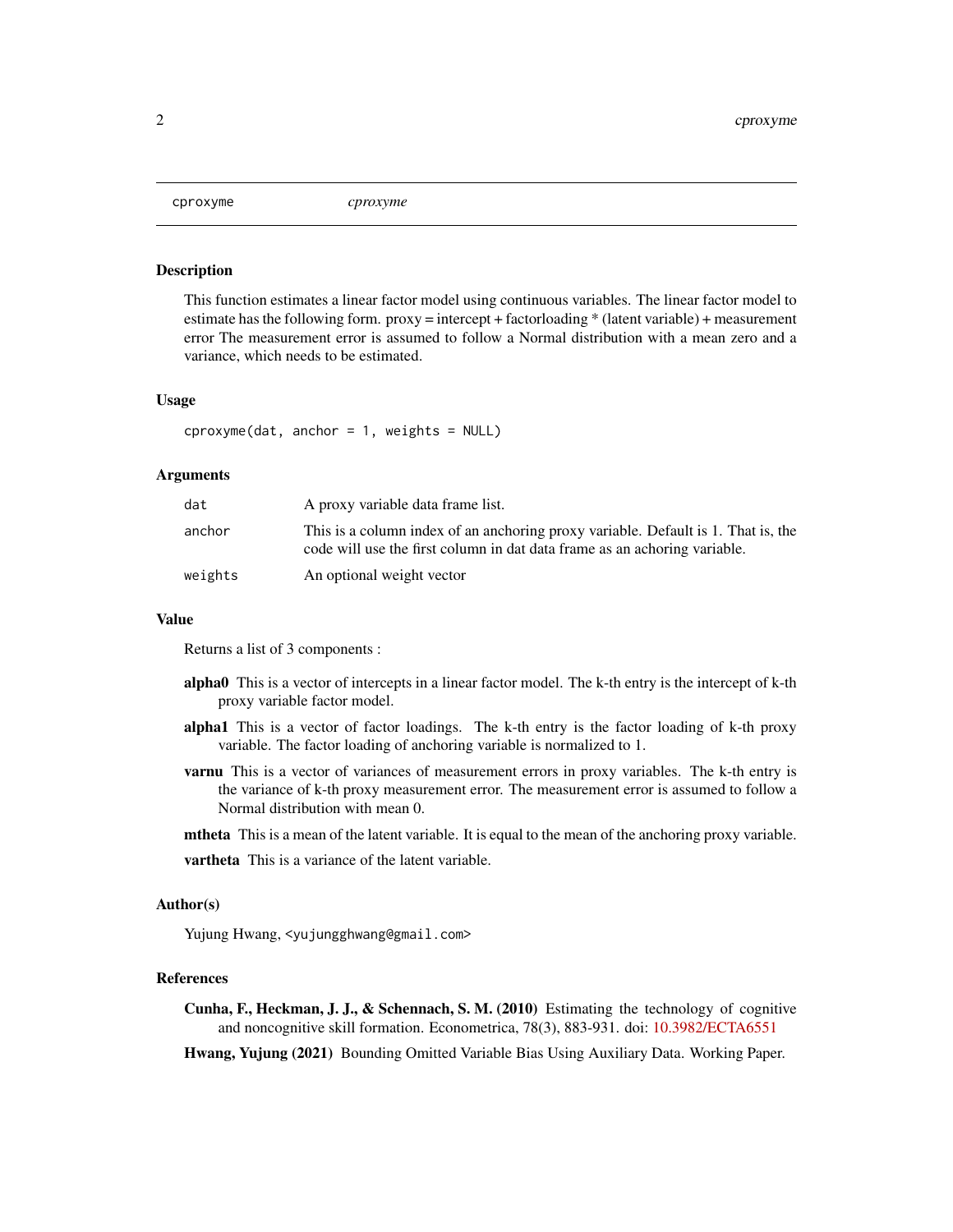#### <span id="page-2-0"></span>dproxyme 3

# Examples

```
dat1 <- data.frame(proxy1=c(1,2,3),proxy2=c(0.1,0.3,0.6),proxy3=c(2,3,5))
cproxyme(dat=dat1,anchor=1)
## you can specify weights
cproxyme(dat=dat1,anchor=1,weights=c(0.1,0.5,0.4))
```
dproxyme *dproxyme*

# Description

This function estimates measurement stochastic matrices of discrete proxy variables.

# Usage

```
dproxyme(
  dat,
  sbar = 2,
  initvar = 1,
  initvec = NULL,
  seed = 210313,
  tol = 0.005,maxiter = 200,
 miniter = 10,
 minobs = 100,
 maxiter2 = 1000,trace = FALSE,weights = NULL
\mathcal{L}
```
# Arguments

| dat     | A proxy variable data frame list.                                                                                                                                        |
|---------|--------------------------------------------------------------------------------------------------------------------------------------------------------------------------|
| sbar    | A number of discrete types. Default is 2.                                                                                                                                |
| initvar | A column index of a proxy variable to initialize the EM algorithm. Default is 1.<br>That is, the proxy variable in the first column of "dat" is used for initialization. |
| initvec | This vector defines how to group the initial to initialize the EM algorithm.                                                                                             |
| seed    | Seed. Default is 210313 (birthday of this package).                                                                                                                      |
| tol     | A tolerance for EM algorithm. Default is 0.005.                                                                                                                          |
| maxiter | A maximum number of iterations for EM algorithm. Default is 200.                                                                                                         |
| miniter | A minimum number of iterations for EM algorithm. Default is 10.                                                                                                          |
| minobs  | Compute likelihood of a proxy variable only if there are more than "minobs"<br>observations. Default is 100.                                                             |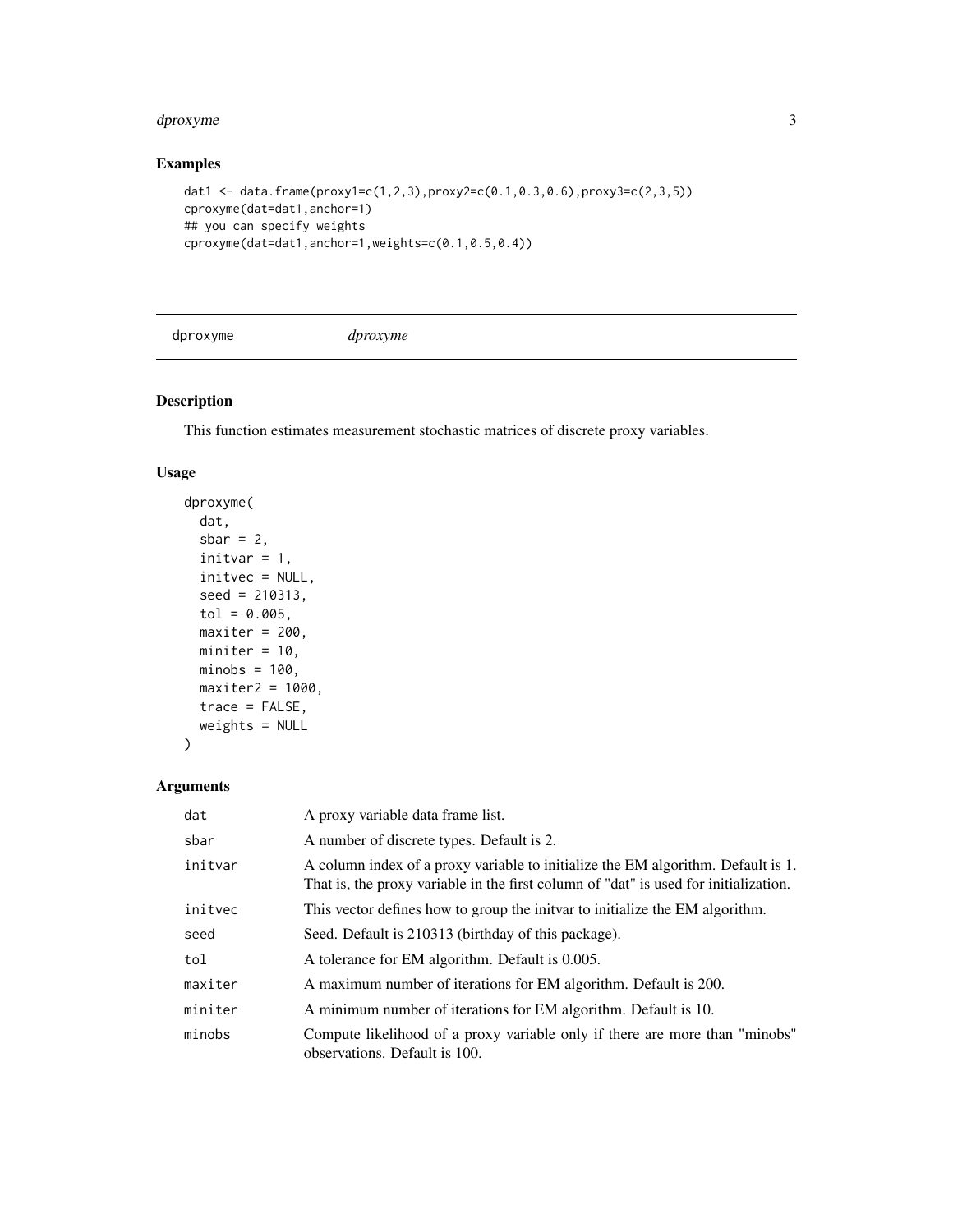4 dproxyme

| maxiter2 | Maximum number of iterations for "multinom". Default is 1000. |
|----------|---------------------------------------------------------------|
| trace    | Whether to trace EM algorithm progress. Default is FALSE.     |
| weights  | An optional weight vector                                     |

#### Value

Returns a list of 5 components :

- M param This is a list of estimated measurement (stochastic) matrices. The k-th matrix is a measurement matrix of a proxy variable saved in the kth column of dat data frame (or matrix). The ij-th element in a measurement matrix is the conditional probability of observing j-th (largest) proxy response value conditional on that the latent type is i.
- M\_param\_col This is a list of column labels of 'M\_param' matrices
- M\_param\_row This is a list of row labels of 'M\_param' matrices. It is simply c(1:sbar).
- mparam This is a list of multinomial logit coefficients which were used to compute 'M\_param' matrices. These coefficients are useful to compute the likelihood of proxy responses.
- typeprob This is a type probability matrix of size N-by-sbar. The ij-th entry of this matrix gives the probability of observation i to have type j.

# Author(s)

Yujung Hwang, <yujungghwang@gmail.com>

### References

- Dempster, Arthur P., Nan M. Laird, and Donald B. Rubin (1977) "Maximum likelihood from incomplete data via the EM algorithm." Journal of the Royal Statistical Society: Series B (Methodological) 39.1 : 1-22. doi: [10.1111/j.25176161.1977.tb01600.x](https://doi.org/10.1111/j.2517-6161.1977.tb01600.x)
- Hu, Yingyao (2008) Identification and estimation of nonlinear models with misclassification error using instrumental variables: A general solution. Journal of Econometrics, 144(1), 27-61. doi: [10.1016/j.jeconom.2007.12.001](https://doi.org/10.1016/j.jeconom.2007.12.001)
- Hu, Yingyao (2017) The econometrics of unobservables: Applications of measurement error models in empirical industrial organization and labor economics. Journal of Econometrics, 200(2), 154-168. doi: [10.1016/j.jeconom.2017.06.002](https://doi.org/10.1016/j.jeconom.2017.06.002)
- Hwang, Yujung (2021) Identification and Estimation of a Dynamic Discrete Choice Models with Endogenous Time-Varying Unobservable States Using Proxies. Working Paper.

Hwang, Yujung (2021) Bounding Omitted Variable Bias Using Auxiliary Data. Working Paper.

# Examples

```
dat1 <- data.frame(proxy1=c(1,2,3),proxy2=c(2,3,4),proxy3=c(4,3,2))
## default minimum num of obs to run an EM algorithm is 10
dproxyme(dat=dat1,sbar=2,initvar=1,minobs=3)
## you can specify weights
dproxyme(dat=dat1,sbar=2,initvar=1,minobs=3,weights=c(0.1,0.5,0.4))
```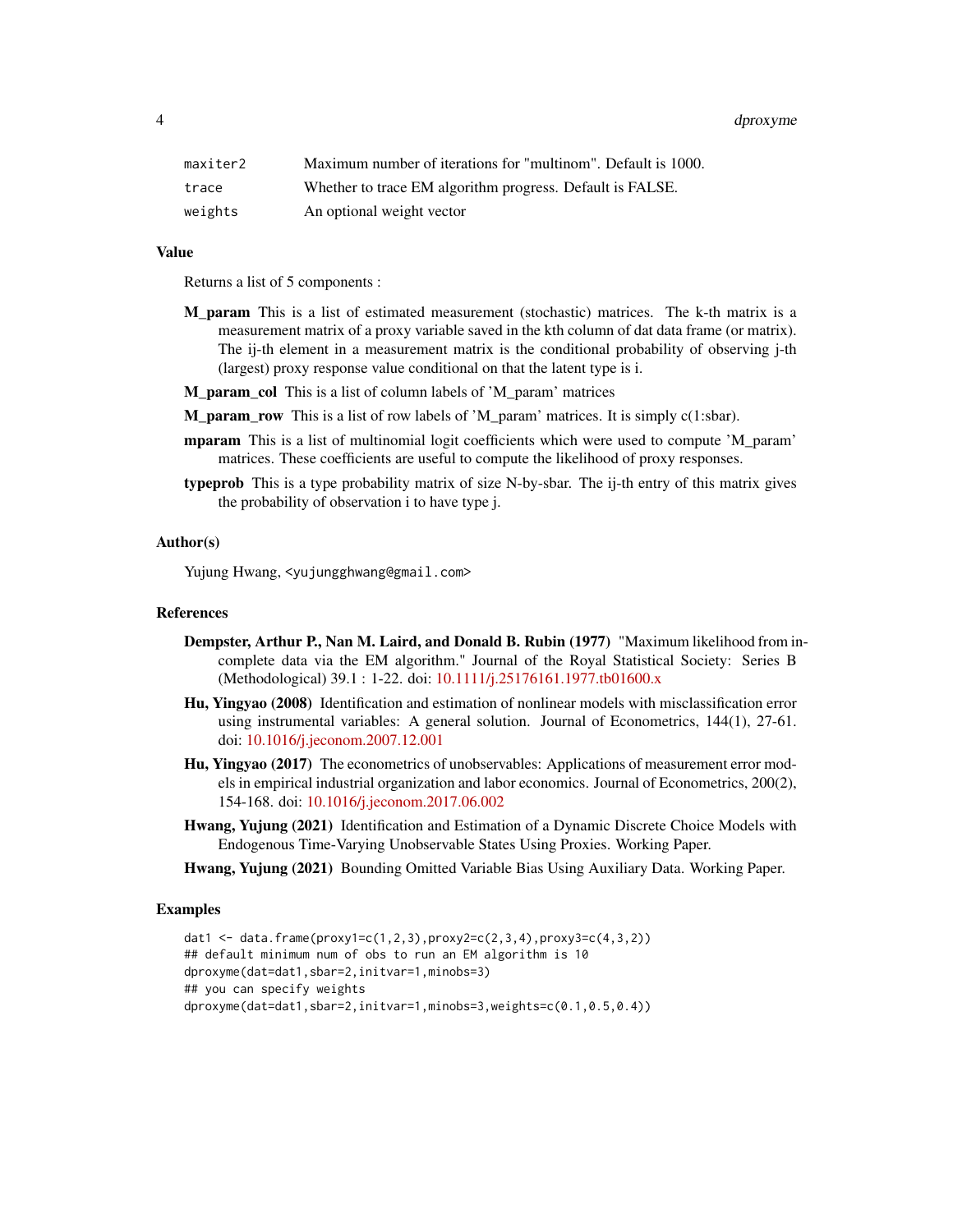<span id="page-4-0"></span>

# Description

This function is to make dummy variables using a discrete variable.

# Usage

makeDummy(tZ)

# Arguments

tZ An input vector

# Value

Returns dZ, a matrix of size length $(LZ)$ -by-card $(LZ)$ :

The ij-th element in dZ is 1 if tZ[i] is equal to the j-th largest value of tZ. And the ij-th element in DZ is 0 otherwise. The row sum of dZ must be 1 by construction.

# Author(s)

Yujung Hwang, <yujungghwang@gmail.com>

# Examples

makeDummy(c(1,2,3))

weighted.cov *weighted.cov*

# Description

This function is to compute an unbiased sample weighted covariance. The function uses only pairwise complete observations.

# Usage

weighted.cov(x, y, w = NULL)

# Arguments

| x | An input vector to compute a covariance, $cov(x,y)$ |
|---|-----------------------------------------------------|
| v | An input vector to compute a covariance, $cov(x,y)$ |
| W | A weight vector                                     |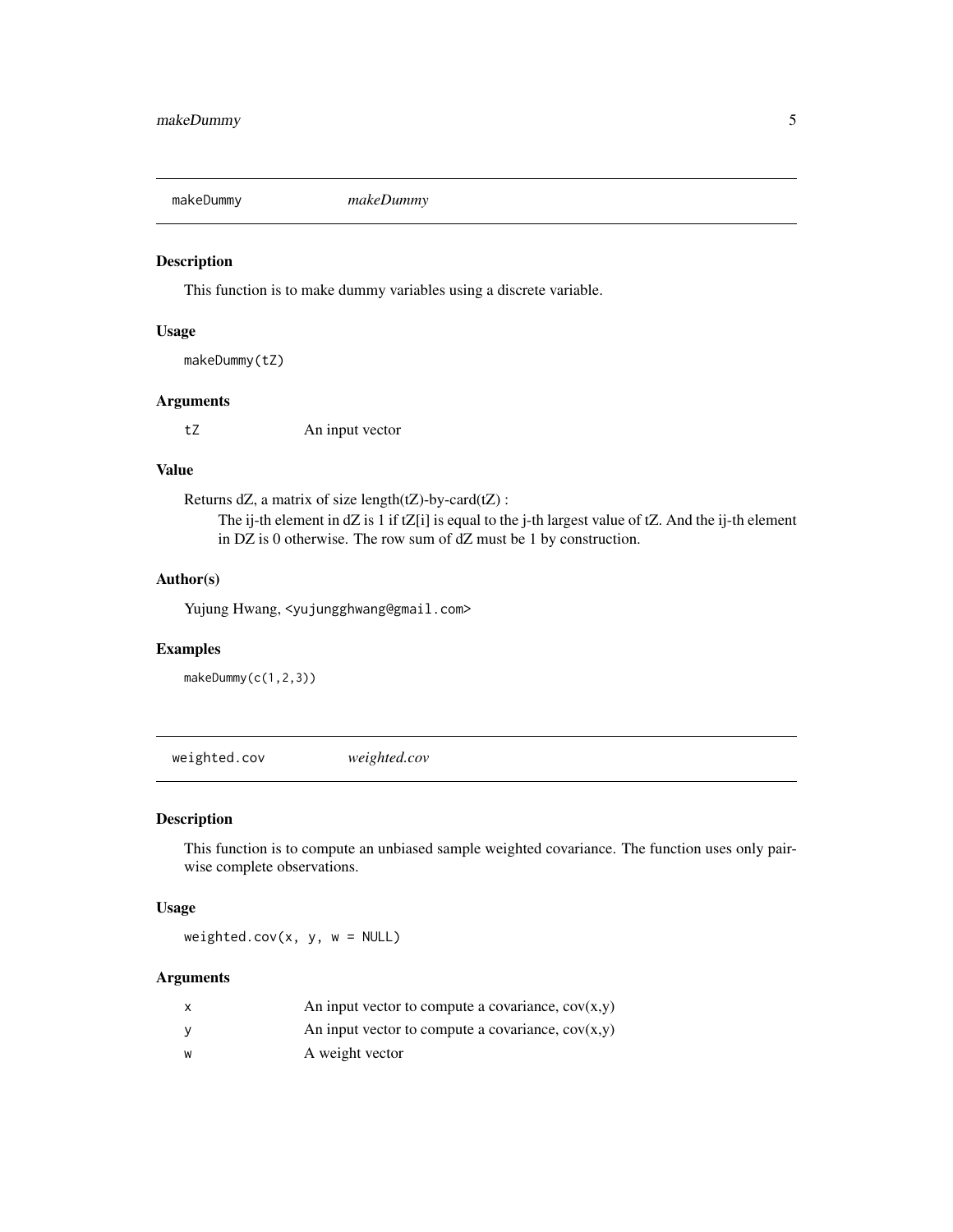<span id="page-5-0"></span>Returns an unbiased sample weighted covariance

#### Author(s)

Yujung Hwang, <yujungghwang@gmail.com>

# Examples

```
# If you do not specify weights,
# it returns the usual unweighted sample covariance
weighted.cov(x=c(1,3,5),y=c(2,3,1))
```
weighted.cov(x=c(1,3,5),y=c(2,3,1),w=c(0.1,0.5,0.4))

weighted.var *weighted.var*

# Description

This function is to compute an unbiased sample weighted variance.

#### Usage

 $weighted.var(x, w = NULL)$ 

# Arguments

| X | A vector to compute a variance, $var(x)$ |
|---|------------------------------------------|
| W | A weight vector                          |

# Value

Returns an unbiased sample weighted variance

# Author(s)

Yujung Hwang, <yujungghwang@gmail.com>

# Examples

```
## If you do not specify weights,
## it returns the usual unweighted sample variance
weighted.var(x=c(1,3,5))
```

```
weighted.var(x=c(1,3,5),w=c(0.1,0.5,0.4))
```